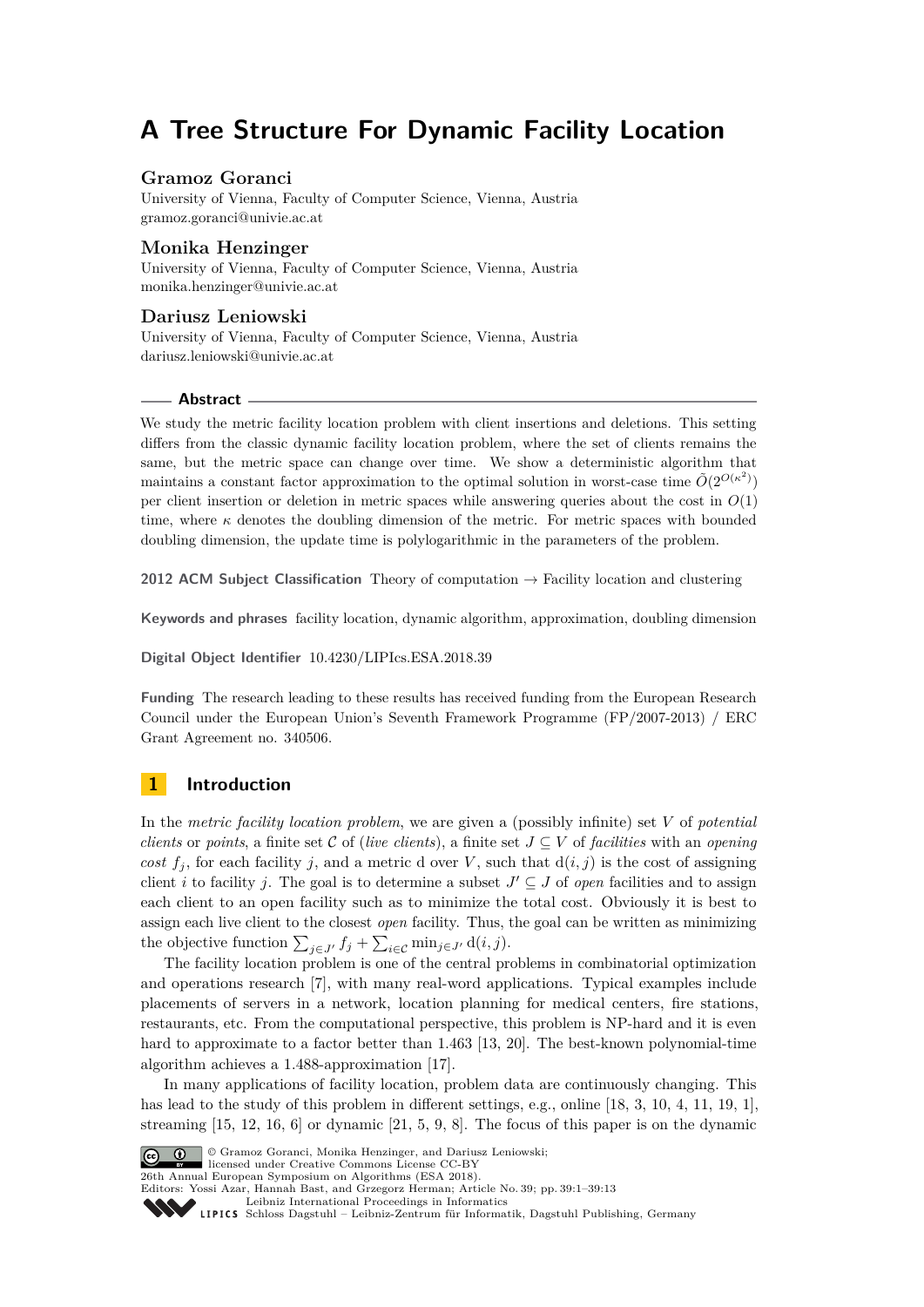# **39:2 A Tree Structure For Dynamic Facility Location**

setting, motivated by mobile network applications, where the set of clients may change over time, and we need to maintain the set of opened servers so as to obtain a solution of small cost after each change.

Formally, in the *dynamic facility location* problem, the set of clients C evolves over time and queries about both the cost as well as the set of opened facilities can be asked. Specifically, at each timestep *t*, either a new client is added to  $C$ , a client is removed from  $C$ , a query is made for the approximate cost of an optimal solution (*cost query*), or a query asks for the entire current solution (*solution query*). The goal is to maintain a set of open facilities that after each client update minimizes the above cost function. Thus, the cost  $f_j$  of each facility can be seen as a *maintenance cost* that has to be paid for each open facility between two client updates.

**Our contribution.** In this paper we present a *deterministic* data-structure that maintains a *O*(1)-factor approximation algorithm for the metric facility location problem, while supporting insertions and deletions of clients in  $\tilde{O}(2^{O(\kappa^2)})$  update time, and answering cost queries in  $O(1)$  $O(1)$  $O(1)$  time, where  $\kappa$  is the *doubling dimension*<sup>1</sup> of the metric space. As the running time per client update is bounded by  $\tilde{O}(2^{O(\kappa^2)})$ , the number of changes in the client-facility assignments is also bounded by this function. For metric spaces with bounded doubling dimension, such as the Euclidean space, the running time is  $\tilde{O}(1)$ . Formally, we have the following theorem.

<span id="page-1-1"></span>► **Theorem 1.** *There exists a deterministic algorithm for the dynamic facility location problem where clients and facilities live in a metric space with doubling dimension κ, such that at every time step the solution has cost at most O*(1) *times the cost of an optimal solution at that time. The worst-case update time for client insertion or deletion is*  $O(2^{O(\kappa^2)} \cdot \Delta^3 \cdot (\kappa^2 + \log \Delta))$ , *where*  $\Delta$  *is logarithmic in the paramters of the problem. A cost query can be answered in constant time and a solution query in time linear in the size of the output.*

**Comparison with prior work.** The closest work related to our problem is the *streaming* algorithm for the *metric* facility location problem with *uniform* opening costs due to Lammersen and Sohler [\[16\]](#page-12-13). Specifically, given a sequence of insert and deletion operations of points (clients) from  $\{1, \ldots, \Delta\}^d$ , they devise a Monte-Carlo *randomized* algorithm that processes an insertion or deletion of a point in  $O(2^{O(d)})$  time, using poly-logarithmic space and maintaining a  $\tilde{O}(2^{O(d)})$ -factor approximation. Since the *d*-dimensional Euclidean space has doubling dimension linear in *d*, we can also interpret the above result in terms of  $\kappa$ , i.e., the same bounds hold with *d* replaced by *κ*. An easy inspection of the algorithm in [\[16\]](#page-12-13) shows that the queries can also be answered anytime in the update sequence in  $O(1)$  time. Note that this algorithm heavily relies on randomization and the fact that facilities have uniform opening costs. In comparison our algorithm is (1) *deterministic*, (2) achieves a *O*(1)-factor approximation (independent of doubling dimension) (3) generalizes to any metric of bounded doubling dimension, and (4) supports non-uniform opening costs. Furthermore, for the Euclidean plane, i.e.  $d = 2$ , there is a randomized streaming algorithm that achieves a  $(1 + \varepsilon)$ -approximation with poly-logarithmic space [\[6\]](#page-12-14). However, it is not clear whether this algorithm supports fast queries.

Regarding the *dynamic facility location problem*, multiple variants can be found in the literature [\[21,](#page-12-15) [5,](#page-12-16) [9,](#page-12-17) [8\]](#page-12-18). All these variants are different from ours as they assume that the

<span id="page-1-0"></span><sup>&</sup>lt;sup>1</sup> The doubling dimension of a metric space  $(V, d)$  is bounded by  $\kappa$  if for any  $x \in V$  and any radius  $r$ , any ball with center *x* and radius *r* in  $(V, d)$  can be completely covered by  $2^k$  balls of radius  $r/2$ .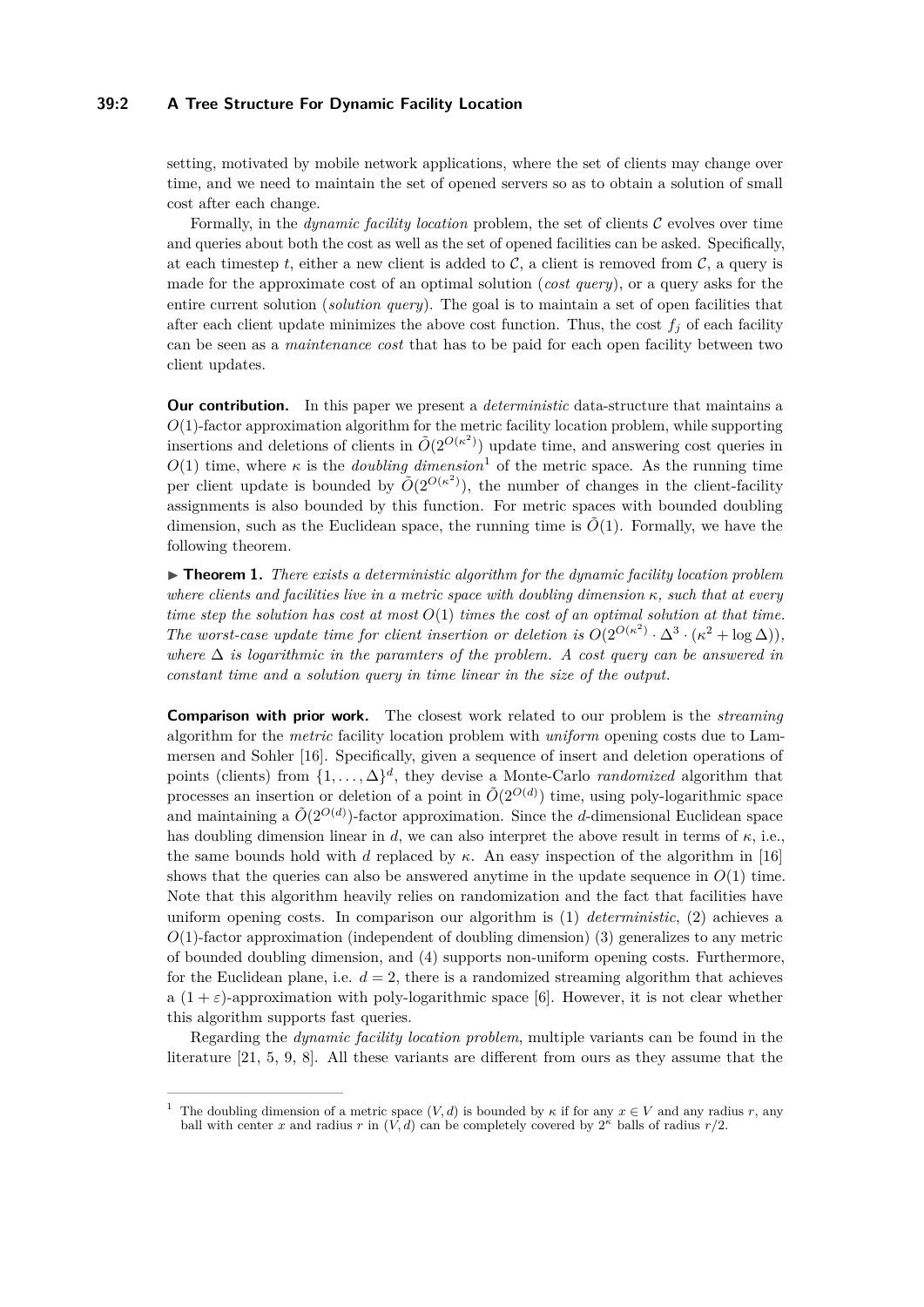facilities and clients remain the same, and only *the distance metric* between clients and facilities can change. Additionally, every time a client switches to a different facility, a switching cost might be incurred and the goal is to minimize the above sum plus all the switching costs. For the version proposed in [\[8\]](#page-12-18), there exists a polynomial time constant factor approximation algorithm [\[2\]](#page-12-20).

There is also a large body of prior work on *online facility location* (see, e.g., [\[18,](#page-12-4) [3,](#page-12-5) [10,](#page-12-6) [4,](#page-12-7) [11,](#page-12-8) [19,](#page-12-9) [1\]](#page-12-10)), where the clients arrive in an online fashion and have to be connected to a facility, potentially opening new facilities. If earlier decisions cannot be reversed, then no efficient constant factor approximation algorithm is possible [\[11\]](#page-12-8). If earlier decisions are, however, not permanent, specifically if facilities are only opened for a given amount of time, i.e. *leased*, and *k* different lease lengths are possible [\[4\]](#page-12-7), the offline version of the problem has a polynomial time 3-approximation algorithm [\[19\]](#page-12-9), but the online setting cannot have an approximation better than  $\Omega(\log k)$ , even for randomized algorithms [\[18\]](#page-12-4). All of these results are different from ours: (1) We have only one lease length, namely length 1, as each facility can be closed or opened after each timestep, (2) we allow client arrival *and* departure, and (3) our algorithm processes a client update in  $O(2^{O(\kappa^2)} \cdot \Delta^3 \cdot (\kappa^2 + \log \Delta))$  worst-case time per operation, where  $\Delta$  is logarithmic in the parameters of the problem, while the running time of the online algorithms is at least linear in the number of facilities [\[18,](#page-12-4) [3\]](#page-12-5).

**Technical contribution.** From a technical point of view we modify and significantly extend a hierarchical partition of a subset of the facilities that was recently introduced for a related problem, called the *dynamic sum-of-radii clustering* problem [\[14\]](#page-12-21). In that work, a set of facilities  $J$  and a dynamically changing clients  $\mathcal C$  are given and the goal is to output a set  $J' \subseteq J$  together with a *radius*  $R_j$ , for each  $j \in J'$ , such that the *J'* covers  $\mathcal C$  and the function  $\sum_{j\in J'}(f_j + R_j)$  is minimized. In [\[14\]](#page-12-21) a  $O(2^{2\kappa})$ -approximation algorithm with time  $\tilde{O}(2^{6\kappa})$ per client insertion or deletion is presented for metrics with doubling dimension *κ*. Note that the function that is minimized is different from the function minimized in the facility location problem, as the term  $\sum_{i \in \mathcal{C}} \min_{j \in J'} d(i,j)$  is replaced by  $\sum_{j \in J'} R_j$ .

More specifically, the hierarchical decomposition of [\[14\]](#page-12-21) picks a well-separated subset of *J* with "small" cost, assigns one or multiple radii to the selected facilities, and then hierarchically orders the pairs  $\langle j, R \rangle$  in a tree structure, where j is a facility and R is a radius, such that the children of every pair have a smaller radius and the "ball" of the given radius of a child is fully contained in the "ball" of its parent with its radius. To achieve our result, in Sections [2](#page-3-0) and [3](#page-6-0) we extend this decomposition as follows:

- **1.** *Abundance condition.* Instead of selecting facilities with "small" cost, we introduce the notion of an "abundance condition": Facilities that have "enough nearby" clients fulfill this condition, and we *only open such facilities*. This leads to following rough notion: The abundance condition is fulfilled for a facility  $j$  and a radius  $R$  if the number of clients within radius *R* of *j* is at least  $f_j/R$ . The fundamental idea is then as follows: (A) We assign a *payment* of  $R$  to each client within radius  $R$  of an open facility  $j$ , which implies that the sum of  $f_j$  plus the distances of these clients to  $j$  is upper bounded by twice the sum of the payments of these clients. (B) We then show that (i) each client pays for at most one facility and (ii) the sum of the client payments is linear in the cost of the optimal solution.
- **2.** *Designated facilities.* To further reduce the cost of the open facilities, we designate to each facility  $j$  the "cheapest nearby" facility  $j^*$ , and if a facility  $j$  fulfills all conditions to be opened, we open the facility  $j^*$  instead. This allows us to modify the (rough) abundance condition so that it is fulfilled for a facility *j* and a radius *R* if the number of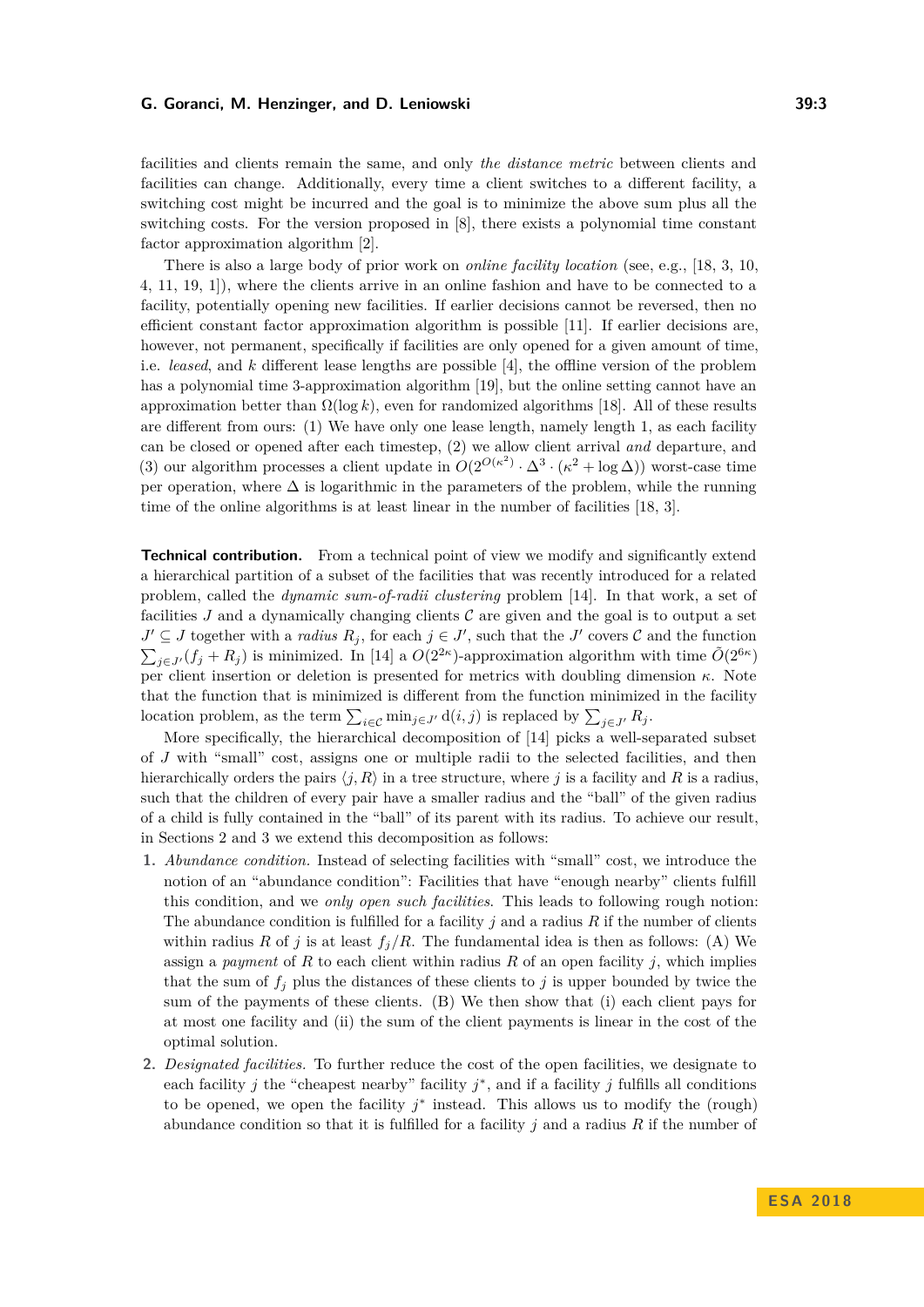# **39:4 A Tree Structure For Dynamic Facility Location**

clients within radius *R* of *j* is at least  $f_{j^*}/R$ . This modification increases the distance of the clients only by a constant factor, but might significantly decrease the cost of the open facilities. Note that our approach would not achieve a constant factor without this technique: The hierarchical decomposition is based on a well-separated subset of facilities whose construction ignores the facility costs. Thus it might happen that the chosen facilities have high cost, even though there are "cheap" facilities nearby. These cheap nearby facilities are now captured by the designated facilities.

- **3.** *Enabled facilities.* The idea of not opening facilities that are "close" to an open facility can be further combined with the hierarchical decomposition. More specifically, if facility *j* with radius *R* and facility *j'* with radius  $R'$  are "close", only one of them is opened, namely the lowest-in-the-hierarchy facility that fulfills the abundance condition and has no nearby facility of smaller radius that is already open. The advantage of this scheme is that when a facility switches from open to closed or vice versa, we can bound the number of facilities that are affected by this change by a function that only depends on  $\kappa$ . If we had chosen to open the facility with larger radius, then the number of facilities that are affected by opening or closing one facility might have been large, i.e., not bounded by a function of  $\kappa$  alone.
- **4.** *Coloring.* Recall that we need to guarantee that each client only pays for *one* open facility. To do so, we assign a *color* to each pair  $\langle j, r \rangle$  in the hierarchy such that no two pairs  $\langle j, r \rangle$  and  $\langle j', r \rangle$ , where the distance between *j* and *j'* is small, have the same color. As the metric has bounded doubling dimension,  $2^{5\kappa} + 1$  colors suffice for this coloring. Then we require that a facility is opened only if it fulfills the abundance condition, *and* no facility of either smaller radius or the same radius but with "smaller" color is already open. This requires to further relax the notion of "closeness" but reduces the number of open facilities enough so that each client can be assigned to pay for at most one "close" open facility and still every open facility has enough clients paying for its cost.

In Section [3,](#page-6-0) Theorem [24,](#page-9-0) we show that (a) for clients that are "close" to an open facility *j* in the *optimal solution* the sum of their payments (in our solution) is linear in  $f_i$  and (b) for clients that are "far" from an open facility in the *optimal solution* their payments (in our solution) are within a constant factor of their distance in the optimal solution. Additionally, we give a data structure that maintains this solution efficiently under insertions and deletion of clients (see Section [4\)](#page-10-0). All missing proofs are deferred to the full version.

# <span id="page-3-0"></span>**2 Preprocessing phase**

Let *W* be the diameter of the metric space, i.e.,  $d(i, j) \leq W$ , for all  $i, j \in V$ , let  $f_{\text{max}} =$  $\max_{i \in J} \{ f_i \}$  be the maximum facility opening cost, and let  $f_{\min} = \min \{ f_i | j \in J, f_i > 0 \} > 0$ be the minimum opening cost of any facility with non-zero opening cost. This is w.l.o.g. as all facilities with 0 opening cost are always kept open. Given the set of clients  $\mathcal{C} \subseteq V$ , let  $\text{OPT} = \text{OPT}(\mathcal{C})$  denote the cost of an optimum solution for  $\mathcal{C}$ . In what follows, for the sake of exposition, we also let  $C$  to refer to the *current* set of clients.

The algorithm will maintain a number  $n = 5^{\lfloor \log_5 |\mathcal{C}| \rfloor}$ , i.e., the largest power of 5 smaller than  $|\mathcal{C}|$ : Initially we set *n* to 0 and use this value of *n* during preprocessing. Whenever the first client is inserted, we set  $n = 1$ . Afterwards, whenever the number of clients is a factor 5 larger, resp. smaller, than *n*, we update *n* by multiplying, resp. dividing it by 5.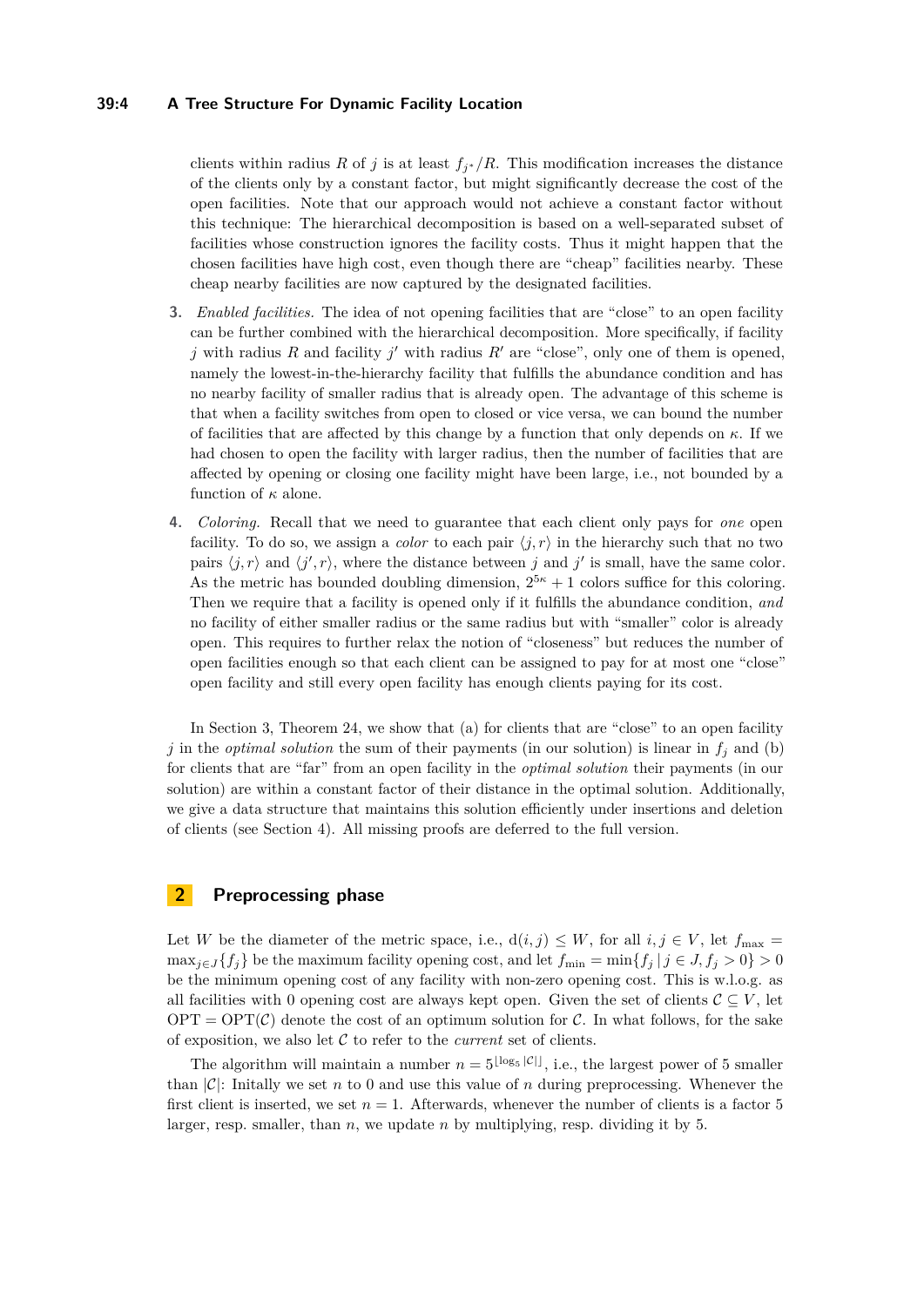Now let<sup>[2](#page-4-0)</sup>  $\rho_{\min} = \left[ \log_5 \left( f_{\min}/\max(|J|, n) \right) \right]$  and let  $\rho_{\max} = \left[ \log_5 \left( \max(W, f_{\max}) \right) \right]$  =  $O(\log W + \log f_{\max})$ . Note that a change of  $\rho_{\min}$  will require an update in our data structures, but this will only happen after  $\Theta(n)$  many client insertions or deletions. As we will see later, the cost of this update will be charged against these client updates, and thus does not affect our running times. A *logradius* is an integer *r* such that  $\rho_{\min} \leq 5^r \leq \rho_{\max}$ . Let  $\Delta = \rho_{\max} - \rho_{\min} + 1$ be the number of different logradii. Note that  $\Delta = O(\log W + \log(f_{\max}/f_{\min}) + \log |J| + \log |C|)$ . Finally, let  $c_1 = 20$ ,  $c_2 = 35$ ,  $c_X = 2c_2 + 2 = 72$ ,  $c_3 = c_X + c_2 = 107$ ,  $c_Y = 2c_3 + c_2 = 249$ and  $c_4 = c_7 + c_2 = 284$ .

A large part of our data structure is concerned with reducing the number of facilities that are potentially opened and finding an assignment of each client to at most one open facility. This is done in multiple ways, as described next. Based on the approach of [\[14\]](#page-12-21), we construct a set of pairs  $\Pi \subseteq (J \times [\rho_{\min}, \rho_{\max}])$ , consisting of facility-logradius pairs and a laminar family of *areas*. Different from [\[14\]](#page-12-21), we color pairs in Π, turning them into triplets, and introduce designated facilities, before defining open, closed and enabled triplets.

**Maximal subsets of distant facilities.** The first step is to filter out facilities that are close to other facilities. To achieve this, we greedily construct a set  $\Pi$  of *pairs*  $\langle j, r \rangle$  where *j* is a facility and  $r$  is a logradius, satisfying the following properties:

**1.** (Covering) For every facility  $j \in J$  and every logradius *r*, there exists a facility  $j' \in J_r$ with  $d(j, j') \le c_1 \cdot 5^r$ .

**2.** (Separating) For all distinct  $j, j' \in J_r$ ,  $d(j, j') > c_1 \cdot 5^r$ .

We construct  $\Pi$  as follows: For each logradius  $r \in [\rho_{\min}, \rho_{\max}]$ , let  $J_r$  be a maximal subset of *J* such that any two facilities in  $J_r$  are at distance strictly larger than  $c_1 \cdot 5^r$ . Set  $\Pi \leftarrow \bigcup_r \{ \langle j, r \rangle \mid j \in J_r \}.$  Note that for  $r = \rho_{\text{max}}$ , the set  $J_r$  contains just one facility.

**Hierarchical decomposition of Π.** We now construct a hierarchical decomposition of Π and represent it by a tree  $\mathcal{T}$ , using the following algorithm. Set the root of  $\mathcal{T}$  to be the unique pair  $\langle j, \rho_{\text{max}} \rangle$ . For each  $r < \rho_{\text{max}}$  and  $j \in J_r$ : (1) Set  $j' \in J_{r+1}$  be the facility closest to *j*. (2) Set parent $(j, r) \leftarrow \langle j', r + 1 \rangle$ .

By construction,  $\mathcal T$  has height at most  $\Delta$  and the parent of a pair  $\langle j, r \rangle$  is a pair of the form  $\langle j', r+1 \rangle$ . The following three lemmata describe the crucial properties of the tree  $\mathcal{T}$ .

<span id="page-4-2"></span>**Example 2** (Nesting of balls). Let  $c^*$  be any constant such that  $c^* \geq (5/4)c_1$ . If  $\text{parent}(j, r) =$  $\langle j', r+1 \rangle$ , then  $d(j, j') \leq c_1 \cdot 5^{r+1}$  and  $B(j, c^* \cdot 5^r) \subseteq B(j', c^* \cdot 5^{r+1})$ .

<span id="page-4-1"></span>**Lemma 3** ([\[14\]](#page-12-21)). For any point p, radius r and some number  $\alpha > 0$ , the set of pairs  $\Pi(p,r) = \{\langle j,r \rangle \in \Pi | d(p,j) < 2^{\alpha}c_1 \cdot 5^r \}$  has at most  $2^{(\alpha+1)\kappa}$  elements, where  $\kappa$  is the *doubling dimension of the metric space.*

<span id="page-4-3"></span>**Lemma 4** ([\[14\]](#page-12-21)). *A node*  $\langle j, r \rangle$  *of*  $\mathcal{T}$  *has at most*  $2^{4\kappa}$  *children* 

**Hierarchical decomposition of V into a laminar family of areas.** The balls  $B(i, r)$  and  $B(j', r)$  with  $\langle j, r \rangle$  and  $\langle j', r \rangle$  in  $\Pi$  might overlap, which is problematic for the mapping of clients to facilities. To rectify this problem, we partition *V* into a laminar family of *areas* such that no two same-logradius areas overlap, as follows: For each  $\langle j, r \rangle \in \Pi$ , initialize *A*(*j, r*) ← Ø. Next, for each point  $p \in V$ : (1) Let  $r^*$  be the smallest such that there exists pairs  $\langle j, r^* \rangle \in \Pi$  with  $p \in B(j, c_2 \cdot 5^{r^*})$ . (2) Among all such pairs, let  $\langle j^*, r^* \rangle$  denote the

<span id="page-4-0"></span><sup>&</sup>lt;sup>2</sup> Note that  $\rho_{\min}$  could be negative, but it is well-defined as  $f_{\min} > 0$ .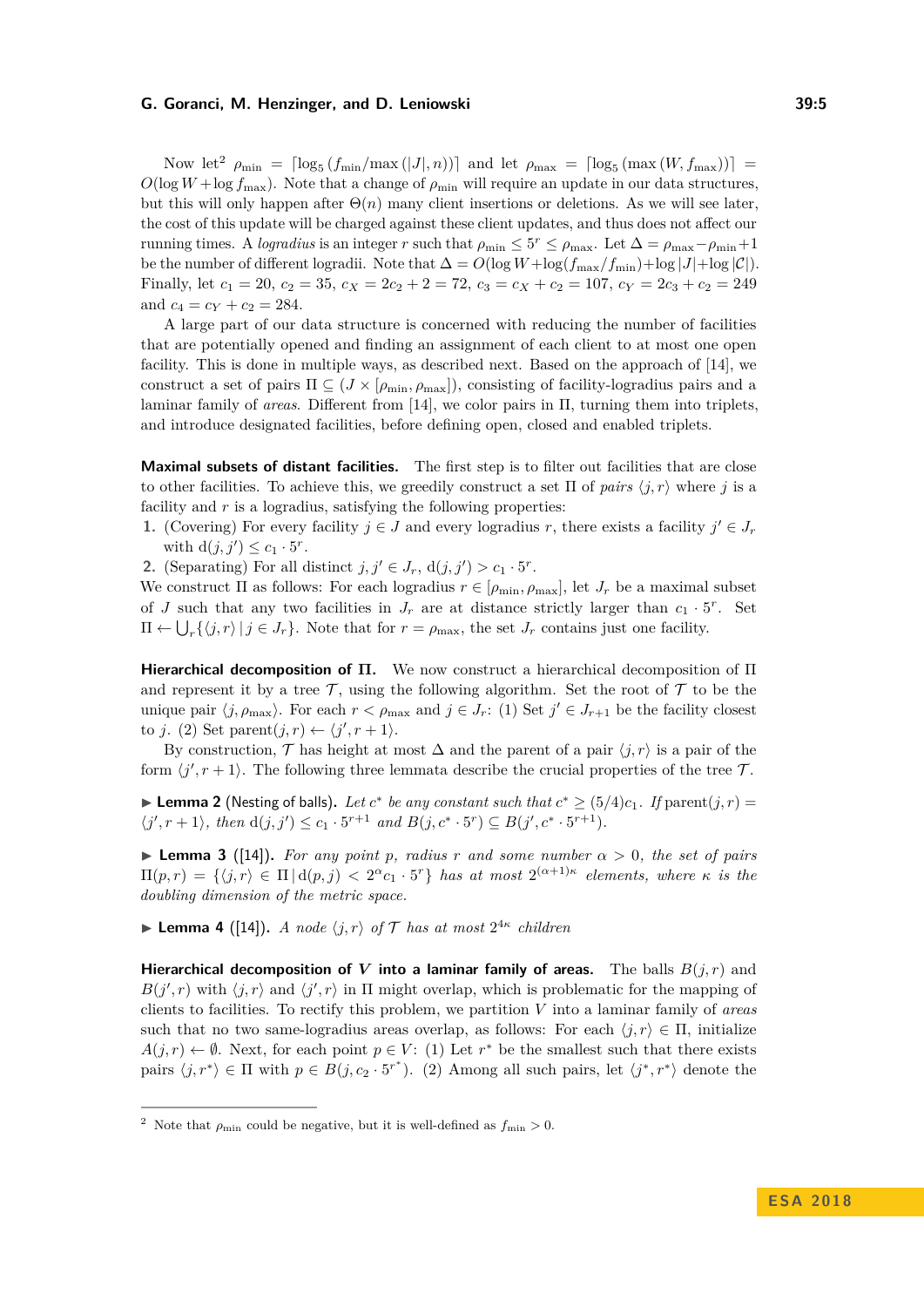# **39:6 A Tree Structure For Dynamic Facility Location**

one minimizing  $d(p, j^*)$ . (3) Add *p* to the set  $A(j^*, r^*)$  and to every set  $A(j', r')$  with  $(j', r')$ ancestor of  $(j^*, r^*)$  in  $\mathcal{T}$ .

The laminar family of areas fulfills the following lemmata.

▶ **Lemma 5** ([\[14\]](#page-12-21)). *For each*  $\langle j, r \rangle \in \Pi$ ,  $j \in A(j, r) \subseteq B(j, c_2 \cdot 5^r)$  *and if* parent $(j, r)$  =  $\langle j', r+1 \rangle$ , then  $A(j, r) \subseteq A(j', r+1)$ *.* 

<span id="page-5-0"></span>**Example 1.** Let  $j \in J$ ,  $r \in [\rho_{\min}, \rho_{\max}]$  and  $p \in B(j, 5^r)$ . Then there exists a pair  $\langle j', r \rangle \in \Pi$ *such that*  $p \in A(j', r)$  *and*  $d(j, j') \le (c_2 + 1) \cdot 5^r$ .

Additionally an even stronger statement regarding the points covered by areas versus points covered by balls holds:

► **Lemma 7.** *For each logradius*  $r \in [\rho_{\min}, \rho_{\max}]$ ,  $\bigcup_{\langle j,r \rangle \in J_r} A(j,r) = \bigcup_{\langle j,r \rangle \in J_r} B(j,c_2 \cdot 5^r)$ .

**Covering balls using unions of areas.** To select which facilities with a pair  $\langle j, r \rangle$  in  $\Pi$  to open, we introduce below the abundance condition which measures how many clients are "close" to *j*. For measuring "closeness", we would like to say that a client *i* is close to a facility *j* if  $i \in X(j, r)$  for some definition of  $X(j, r)$  that fulfills the crucial property that for every  $\langle j, r \rangle$  there exists a pair  $\langle j', r \rangle \in \Pi$  such that  $B(j, 5^r) \subseteq X(j', r)$ . Note that this might not hold if we use  $X(j, r) = A(j, r)$  and it does not follow from Lemma [6](#page-5-0) as different points of  $B(j, 5^r)$  might belong to different areas  $A(j', r)$ , whose facilities might be up to distance  $(2c_2 + 2) \cdot 5^r$  apart. Thus, for any  $\langle j, r \rangle \in \Pi$ , we define  $X(j, r)$  as follows:

$$
X(j,r) = \bigcup \{ A(j',r) \mid d(j,j') \le c_X \cdot 5^r \}, \text{ where } c_X = 2c_2 + 2,
$$

and can now show the desired property for  $X(j, r)$ :

<span id="page-5-1"></span>► **Lemma 8.** Let  $j \in J$  with  $\langle j, r \rangle \notin \Pi$ . Then there exists  $\langle j^*, r \rangle \in \Pi$  with  $B(j, 5^r) \subseteq X(j^*, r)$ .

**Proof of Lemma [8.](#page-5-1)** It suffices to show that there exists  $\langle j^*, r \rangle \in \Pi$  such that for every area  $A(j', r)$  that intersects with the ball  $B(j, 5^r)$ , we get that  $A(j', r) \subseteq X(j, r)$ . First, by the Covering property, there exists a pair  $\langle j^*, r \rangle \in \Pi$  such that  $d(j, j^*) \leq c_1 \cdot 5^r$ . Next, let  $A(j', r)$ be any area such that  $A(j', r) \cap B(j, 5^r) \neq \emptyset$ . By Lemma [6,](#page-5-0) we get that  $d(j', j) \leq (c_2 + 1) \cdot 5^r$ . It follows that  $d(j', j^*) \leq d(j', j) + d(j, j^*) \leq (c_1 + c_2 + 1) \cdot 5^r \leq c_X \cdot 5^r$ , which in tun implies that  $A(j', r) \subseteq X(j^*)$  $,r$ ).

It is crucial for the running time to get a bound on the number of areas used to construct  $X(j, r)$ . We do this in the following lemma, which is a simple corollary of Lemma [3.](#page-4-1)

**Lemma 9.** *For any*  $\langle j, r \rangle \in \Pi$ ,  $X(j, r)$  *is a union of at most*  $2^{3\kappa}$  *areas.* 

We also need to bound how far any two points in  $X(j, r)$  can be apart:

▶ **Lemma 10.** *It holds that*  $X(j,r) \subseteq B(j,c_3 \cdot 5^r)$ *.* 

To further reduce the set of open facilities, it is necessary to introduce a notion of "closeness" between facilities that is more relaxed than the definition used for covering, where we required two facilities to be at least  $c_1 \cdot 5^r$  apart. Now we guarantee that if a facility is open then no other facility within distance  $c_Y \cdot 5^r$  is opened, resulting in the following definition of  $Y(j, r)$  for every  $\langle j, r \rangle \in \Pi$ :

$$
Y(j,r) = \bigcup \{ A(j',r) \mid d(j,j') \le c_Y \cdot 5^r \}, \text{ where } c_Y = 2c_X + 3c_2.
$$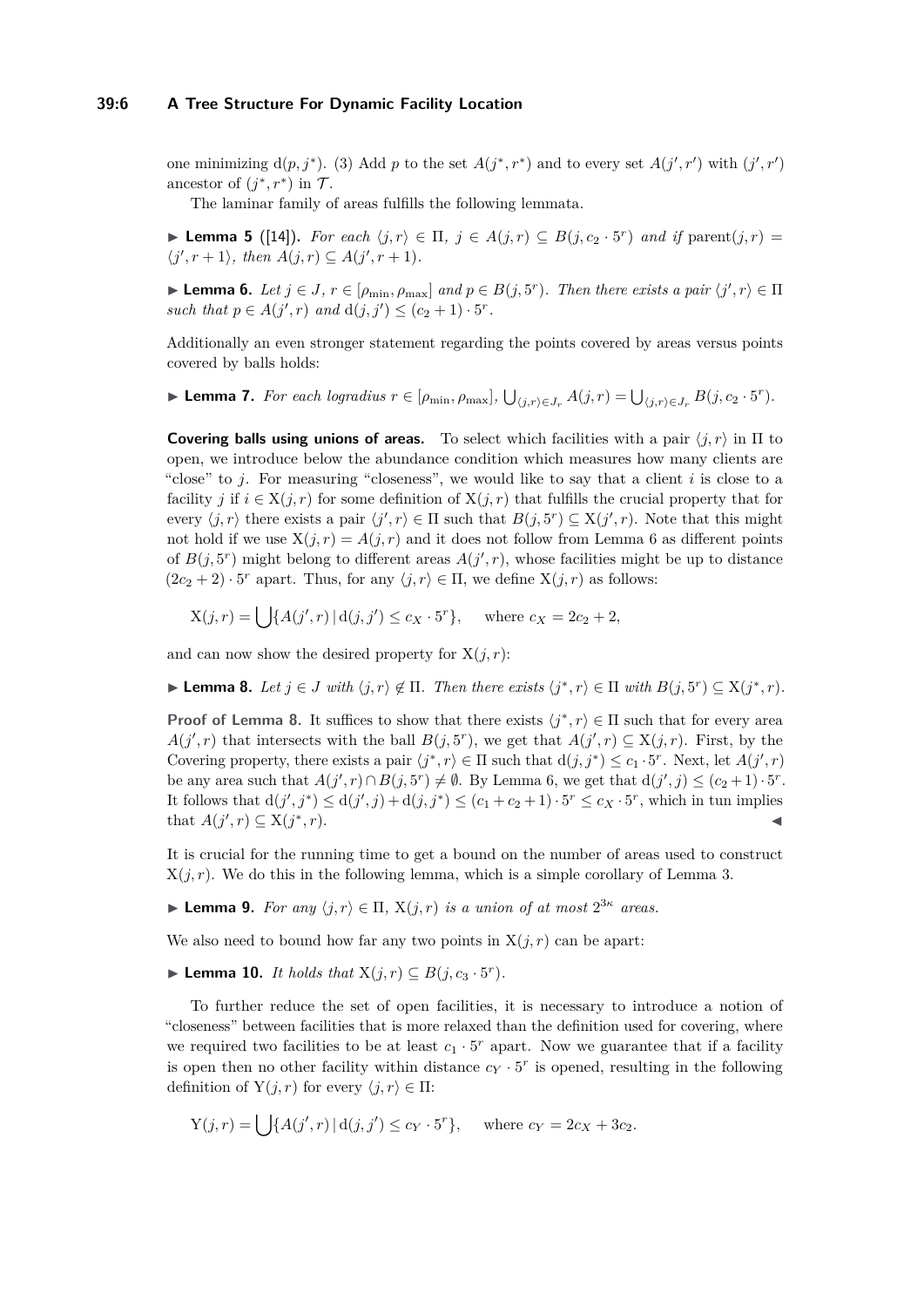The constant  $c_Y$  is chosen so that we can make sure that there are never two pairs  $\langle j, r \rangle$  and  $\langle j', r' \rangle$  such that both *j* and *j*' are open and  $X(j, r)$  and  $X(j', r')$  intersect. Thus, a client can always only belong to at most one set  $X(j, r)$ , where  $\langle j, r \rangle$  is open. The facility *j* will be the facility that the client is assigned to. The following lemmata follow as before:

**Lemma 11.** *For any*  $\langle j, r \rangle \in \Pi$ ,  $Y(j, r)$  *is a union of at most*  $2^{5\kappa}$  *areas.* 

▶ **Lemma 12.** *It holds that*  $Y(j,r) \subseteq B(j, c_4 \cdot 5^r)$ *.* 

<span id="page-6-1"></span>▶ **Lemma 13.** *If*  $\langle j', r' \rangle$  *is an ancestor of*  $\langle j, r \rangle$  *in*  $\mathcal{T}$ *, then* Y(*j, r*) ⊆ Y(*j', r'*)*.* 

**Coloring of pairs.** We are now ready to define a tie-breaking rule based on colors. For any  $\langle j, r \rangle \in \Pi$ , consider the set  $\Pi(j, r) = J_r \cap B(j, c_4 \cdot 5^r)$ . By Lemma [3](#page-4-1) and since  $c_4 < 16c_1$ , it follows that  $\Pi(j, r)$  contains at most  $2^{5\kappa}$  pairs. We need to guarantee that at most one of them will ever be opened. Thus we introduce a tie-breaking rule based on colors of pairs. This guarantees that out of all pairs in  $\Pi(j, r)$  that fulfill the abundance condition only the one with the "smallest" color is opened.

More formally, we perform a preprocessing step using a greedy approach to color pairs of same log-radius in  $\Pi$  with  $2^{5\kappa} + 1$  colors from 0 to  $2^{5\kappa}$ .

Specifically for each log-radius  $r \in [\rho_{\min}, \rho_{\max}]$ , we greedily color every pair  $\langle j, r \rangle$  of  $J_r$ by one color *s* so that *no two pairs*  $\langle j, r \rangle, \langle j', r \rangle \in J_r$  with  $d(j, j') \le c_4 \cdot 5^r$  *are colored with the same color*, and we refer to  $\langle j, r, s \rangle$  as *triplet*. Let  $J_{r,s} := \{\langle j, r, s' \rangle \in J_r | s' = s\}.$ 

**Designated facilities.** Furthermore, even if a triplet  $\langle j, r, s \rangle$  fulfills the condition to be opened (which is explained in the next section) it will not be opened, if there is a "cheaper" facility nearby. More formally, we precompute for each pair  $\langle j, r \rangle$  in  $\Pi$  the following *designated facility*: Let  $f^*_{\langle j,r \rangle}$  be the minimum opening cost of any facility in  $X(j,r)$ , i.e.,

$$
f_{\langle j,r\rangle}^* = \min\bigl\{f_{j'}\,\big|\,j'\in J\cap {\rm X}(j,r)\bigr\}.
$$

The *designated facility*  $j^*_{(j,r)}$  of  $\langle j, r \rangle$  is the facility with minimum cost  $f^*_{(j,r)}$  in  $X(j,r)$  with ties broken according to the minimum id-number, i.e.,  $j^*_{\langle j,r\rangle} = \min\{j' \mid j' \in J \cap X(j,r), f_{j'} = 0\}$  $f^*_{\langle j,r\rangle}$ .

▶ Observation 14. *For any*  $\langle j, r \rangle$  ∈  $\Pi$ ,  $d(j, j^*_{(j,r)})$  ≤  $c_3 \cdot 5^r$  *and*  $f^*_{(j,r)}$  ≤  $f_j$ .

If the triplet  $\langle j, r, s \rangle$  fulfills the condition to be opened, we open  $j^*_{\langle j, r \rangle}$  instead, or do nothing if  $j^*_{\langle j,r\rangle}$  is already open. Whenever all triplets for which a facility is designated are closed, then the facility is *closed*.

# <span id="page-6-0"></span>**3 Processing updates**

After the preprocessing phase we are given a laminar family of triplets, where each triplet  $\langle j, r, s \rangle$  is formed by an area  $A(j, r)$  along with its pre-defined color *s*. Depending on the set of clients C, a triplet can be either *disabled* or *enabled* and either *open* or *closed*, where each open triplet is also enabled. These properties of triplets are maintained dynamically as the set C of clients changes. Initially  $C = \emptyset$  and all triplets are closed and disabled. We now proceed to the formal definitions.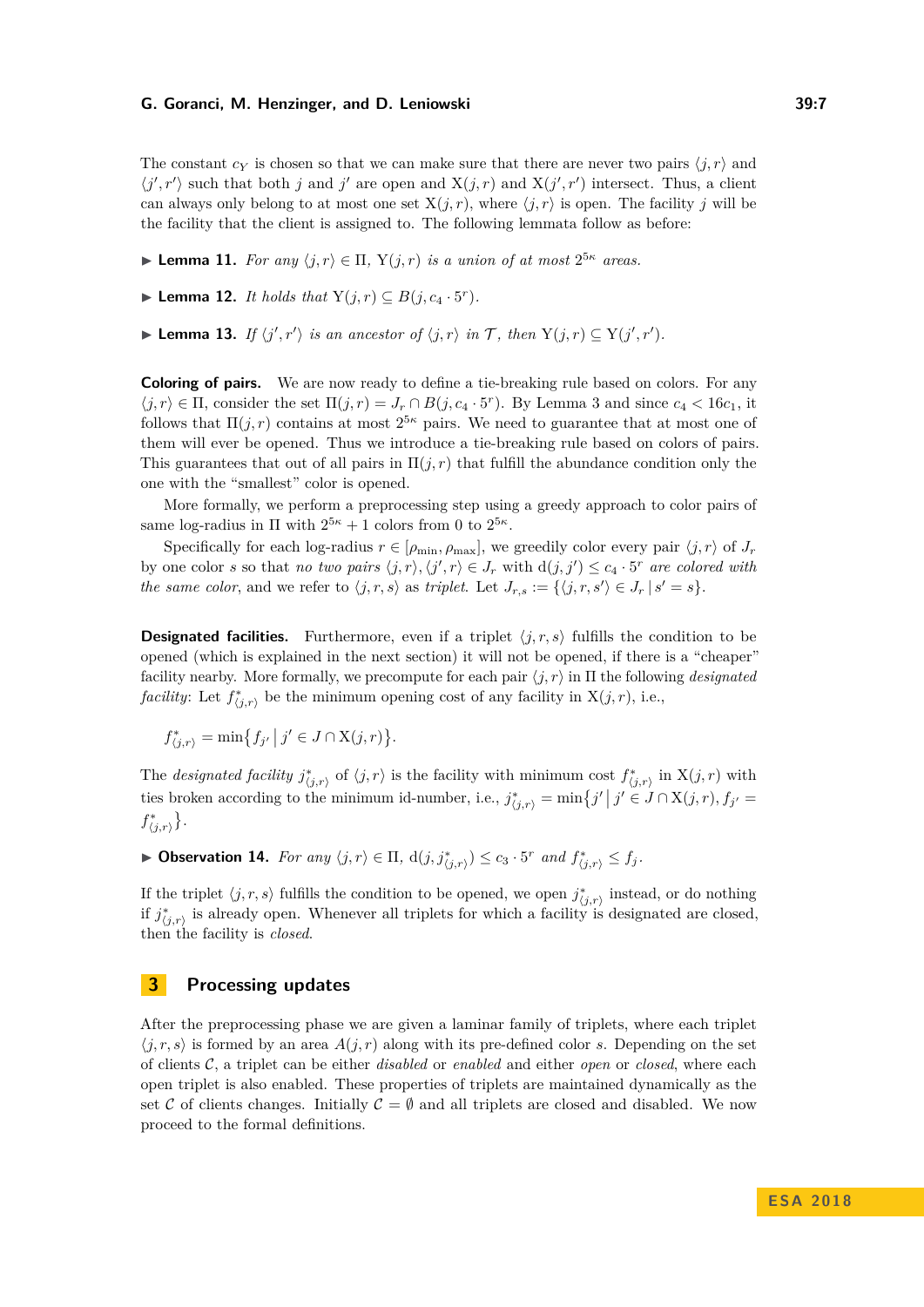## **39:8 A Tree Structure For Dynamic Facility Location**

**Open triplets.** We *open* a triplet  $\langle j, r, s \rangle$  if there are enough clients in the set  $X(j, r)$  to pay the opening cost and it has no strictly smaller-radius or no same-radius and strictly smaller-color open triplet in its "neighborhood". A triplet that is not open is *closed*. Formally a triplet  $\langle j, r, s \rangle$  is open if it belongs to the set  $J_{r,s}^{\text{open}}(\mathcal{C})$ , which is defined<sup>[3](#page-7-0)</sup> recursively as follows.

$$
J_{r,s}^{\text{open}}(\mathcal{C}) = \left\{ \langle j, r, s \rangle \in J_{r,s} \mid 5^r \cdot |\mathcal{C} \cap X(j,r)| \ge f_{\langle j,r \rangle}^* \wedge \forall \langle r', s' \rangle <_{\text{lex}} \langle r, s \rangle : \right\}
$$

$$
Y(j,r) \cap J_{r',s'}^{\text{open}}(\mathcal{C}) = \varnothing \right\}.
$$

We use  $J_{\mathcal{C}}^{\text{open}} = \bigcup_{r,s} J_{r,s}^{\text{open}}(\mathcal{C})$  to denote the set of all open clients and  $\mathcal{I}_{\mathcal{C}}$  to denote the set of all open facilities, i.e.,  $\mathcal{I}_{\mathcal{C}} = \{j^*_{\langle j,r\rangle} \in J \,|\, \langle j,r,s \rangle \in J_{\mathcal{C}}^{\text{open}}\}.$ 

We call the following condition for  $\langle j, r, s \rangle$ , used in the definition of  $J_{r,s}^{\text{open}}$ , the *abundance condition*,

$$
5^r \cdot |\mathcal{C} \cap X(j,r)| \ge f_{\langle j,r \rangle}^*.
$$
 (1)

<span id="page-7-2"></span>**Lemma 15.** *If*  $|C| > 0$  *then there exists at least one open triplet.* 

When showing the bound on the approximation ratio, we need the property that for each point  $i \in V$  there is *at most one* set  $X(i, r)$  associated with an open triplet such that *i* belongs to. This is necessary to make sure that each client "pays" for at most one open facility.

**► Lemma 16.** *Each client*  $i \in \mathcal{C}$  *belongs to at most one*  $X(j, r)$  *with*  $\langle j, r, s \rangle \in J_{\mathcal{C}}^{\text{open}}$  *for some color s.*

Note, however, that is not true that each client  $i \in \mathcal{C}$  is contained in *at least one*  $X(j, r)$ associated with an open triplet for some  $r$ : even though there always exists a  $X(j, r)$  fulfilling the abundance condition and containing *i* (namely  $X(j^{\text{root}}, \rho_{\text{max}})$ ), the corresponding triplet  $\langle j^{\text{root}}, \rho_{\text{max}}, s \rangle$  might not be open due to a "nearby" open triplet of smaller logradius. To deal with this issue we introduce enabled triplets and show that each client in  $\mathcal C$  is contained in at least one  $X(j, r)$  of an enabled triplet.

**Enabled triplets.** A triplet  $\langle j, r, s \rangle$  is *enabled* if it belongs to the set  $J_{r,s}^{\text{enabled}}(\mathcal{C})$ , which is  $defined<sup>4</sup>$  $defined<sup>4</sup>$  $defined<sup>4</sup>$  as follows:

$$
J_{r,s}^{\text{enabeled}}(\mathcal{C}) = \left\{ \langle j, r, s \rangle \in J_{r,s} \, \middle| \, \exists \langle r', s' \rangle \leq_{\text{lex}} \langle r, s \rangle : Y(j,r) \cap J_{r',s'}^{\text{open}}(\mathcal{C}) \neq \varnothing \right\}.
$$

We use  $J_{\mathcal{C}}^{\text{enabled}} = \bigcup_{r,s} J_{r,s}^{\text{enabled}}(\mathcal{C})$  to denote the set of all enabled facilities. The following observation follows from the definition.

<span id="page-7-3"></span> $\triangleright$  **Observation 17.** *If a triplet is open, then it is also enabled.* 

Furthermore, as a corollary of Lemma [13](#page-6-1) we have the following lemma.

<span id="page-7-4"></span> $\triangleright$  **Lemma 18.** *If a triplet is enabled, then all its ancestors in*  $\mathcal T$  *are also enabled.* 

<span id="page-7-0"></span><sup>&</sup>lt;sup>3</sup> Remark that to make the formula a bit simpler we slightly abuse notation here  $-Y(j, r)$  is a set of areas (i.e., subsets of the metric space), while  $J_{r',s'}^{\text{open}}(\mathcal{C})$  is a set of triples. Formally the intersection should be understood as  $Y(j, r) \cap \{j' \in J \mid \langle j', r', s' \rangle \in J_{r', s'}^{\text{open}}(\mathcal{C})\}.$ 

<span id="page-7-1"></span><sup>&</sup>lt;sup>4</sup> Similarly to the definition of  $J_{r,s}^{\text{open}}(\mathcal{C})$  we mean here  $Y(j,r) \cap \{j' \in J \mid \langle j',r',s' \rangle \in J_{r',s'}^{\text{open}}(\mathcal{C})\}.$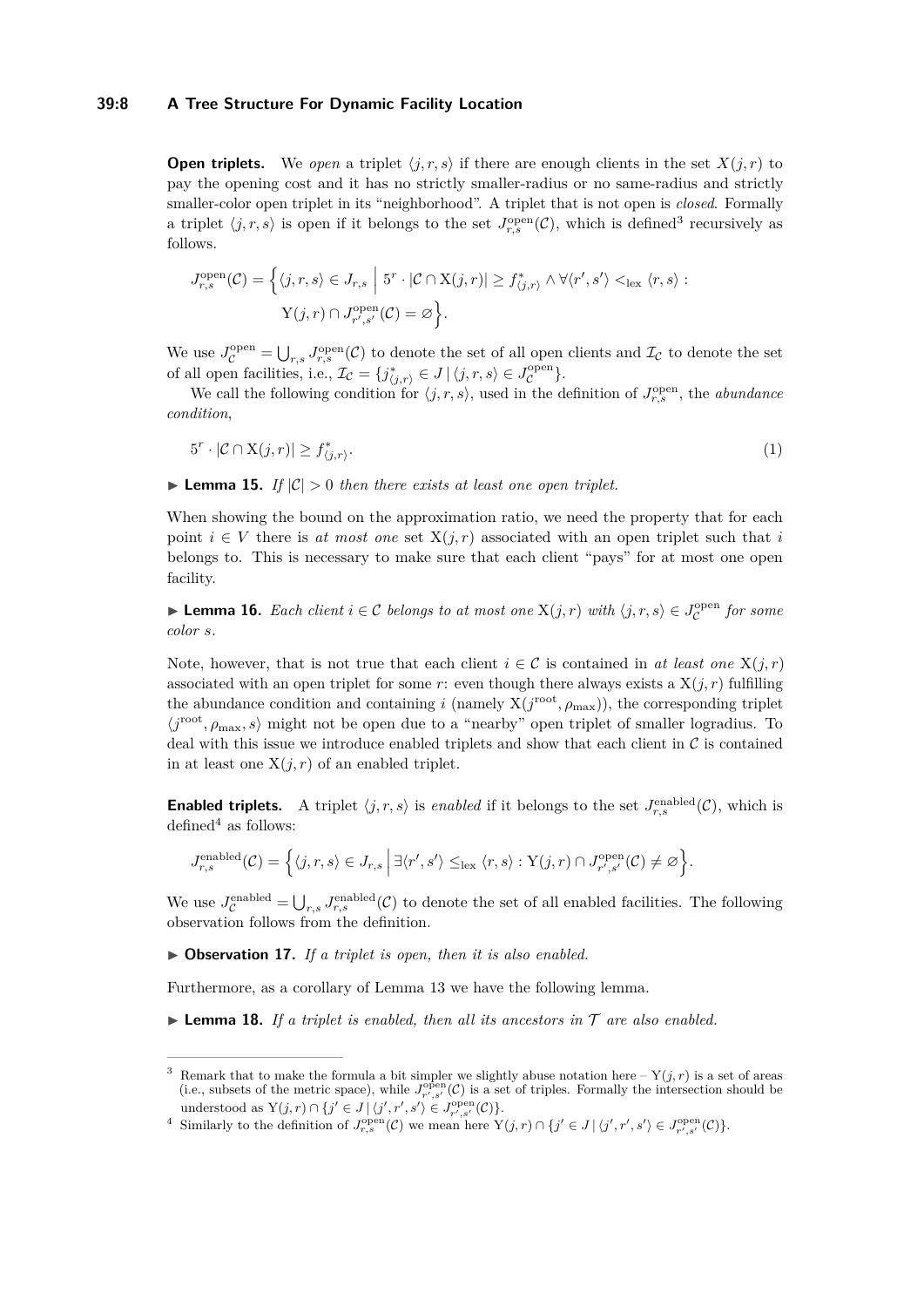Since  $A(j^{\text{root}}, \rho_{\text{max}}) = V$ , every point in *V* belongs to at least one  $X(j, r)$  associated with an enabled triplet. To guarantee that at least one triplet is enabled, recall that Lemma [15](#page-7-2) showed that if  $|\mathcal{C}| > 0$ , then there exist an open, and, thus, also enabled triplet (see Observation [17\)](#page-7-3). Lemma [18](#page-7-4) implies that the root of  $\mathcal T$  is enabled, implying the following lemma.

**Lemma 19.** *If*  $|C| > 0$  *then every point in V belongs to at least one*  $X(j, r)$  *associated with an enabled triplet.*

The next lemma shows that the definition of enabled implies that any triplet that satisfies the abundance definition is either open or enabled. This is a crucial observation for the proof of the approximation ratio, as it will allow us to argue that for any facility that the optimal solution opens, an enabled triplet must be nearby.

<span id="page-8-1"></span>**Lemma 20.** *If*  $\langle j, r, s \rangle$  *satisfies the abundance condition, then it is enabled.* 

**Assignment of clients.** We next describe how to assign each client *i* to an enabled triplet  $\langle j, r, s \rangle$  and an open facility. If  $\langle j, r, s \rangle$  is not open, we show how to find a close open triplet of smallest radius. For this open triplet we know its designed facility that is open. This is the facility that the client is finally assigned to.

We start with the assignment of  $i \in C$  to an enabled triplet. To this end, let  $r_i^{\text{area}}$  be the minimum logradius of any enabled triplet such that *i* belongs to the area associated with the triplet, i.e.,  $r_i^{\text{area}} = \min\{r \mid \langle j, r, s \rangle \in J_{\mathcal{C}}^{\text{enabled}}, i \in A(j, r)\}.$  Note that  $A(j, r) \subseteq X(j, r)$ , and let  $j_i^{\text{area}}$  be the center of the area with log-radius  $r_i^{\text{area}}$  and define  $\langle j_i^{\text{area}}, r_i^{\text{area}}, s_i^{\text{area}} \rangle$  to be the corresponding triplet (recall that same-logradius areas are disjoint).

Once we determined the enabled triplet  $\langle j_i^{\text{area}}, r_i^{\text{area}}, s_i^{\text{area}} \rangle$  of *i*, we assign *i* to the open triplet of minimum radius such that the corresponding facility belongs to  $Y(j_i^{\text{area}}, r_i^{\text{area}})$  and let  $j_i^{\text{open}}$  be the designated open facility of that open triplet. We assign *i* to it. Formally:

$$
\langle r_i^{\text{aux}}, s_i^{\text{aux}}, j_i^{\text{aux}} \rangle = \min \left\{ \langle r', s', j' \rangle \middle| \langle j', r', s' \rangle \in J_C^{\text{open}}, \langle r', s' \rangle \leq_{\text{lex}} \langle r_i^{\text{area}}, s_i^{\text{area}} \rangle, \right. \\
\left. j' \in Y(j_i^{\text{area}}, r_i^{\text{area}}) \right\}, \\
j_i^{\text{open}} = j_{\langle j_i^{\text{aux}}, r_i^{\text{aux}} \rangle}^*,
$$

Finally we denote the set of all clients assigned to facility *j* by  $\mathcal{C}_j = \{i \in \mathcal{C} \mid j = j_i^{\text{open}}\}$ . Note that  $j_i^{\text{open}}$  does not have to be the closest open facility, but as the next lemma shows it is not far away from an open facility.

▶ Observation 21. *Any*  $i \in \mathcal{C}$  *is within*  $(c_2 + c_3 + c_4) \cdot 5^{r_i^{\text{area}}}$  *of an open facility.* 

The value  $r_i^{\text{area}}$  is crucial for the cost estimate. Thus it is important to characterize this value even further, as we do in the following lemma.

► **Lemma 22.** *For any*  $i \in \mathcal{C}$ *, if*  $i \in X(j,r)$  *and*  $\langle j, r, s \rangle \in J_{\mathcal{C}}^{\text{open}}$  *for some color s, then*  $r_i^{\text{area}} = r.$ 

Assume we open each facility in  $\mathcal{I}_c$  and each client is assigned to an open facility as described above or an even closer one, if one exists. As a consequence of the above lemma and the definition of open facilities we can now bound the total cost of the solution by  $O(\sum_{i\in\mathcal{C}} 5^{r_i^{\text{area}}})$ .

<span id="page-8-0"></span>► Lemma 23. *It holds that*  $\sum_{i \in \mathcal{C}} d(i, j_i) + \sum_{j \in \mathcal{I}_{\mathcal{C}}} f_j \leq \sum_{i \in \mathcal{C}} (c_2 + c_3 + c_4 + 1) \cdot 5^{r_i^{\text{area}}}$ .

Now we are ready to prove the bound on the approximation ratio.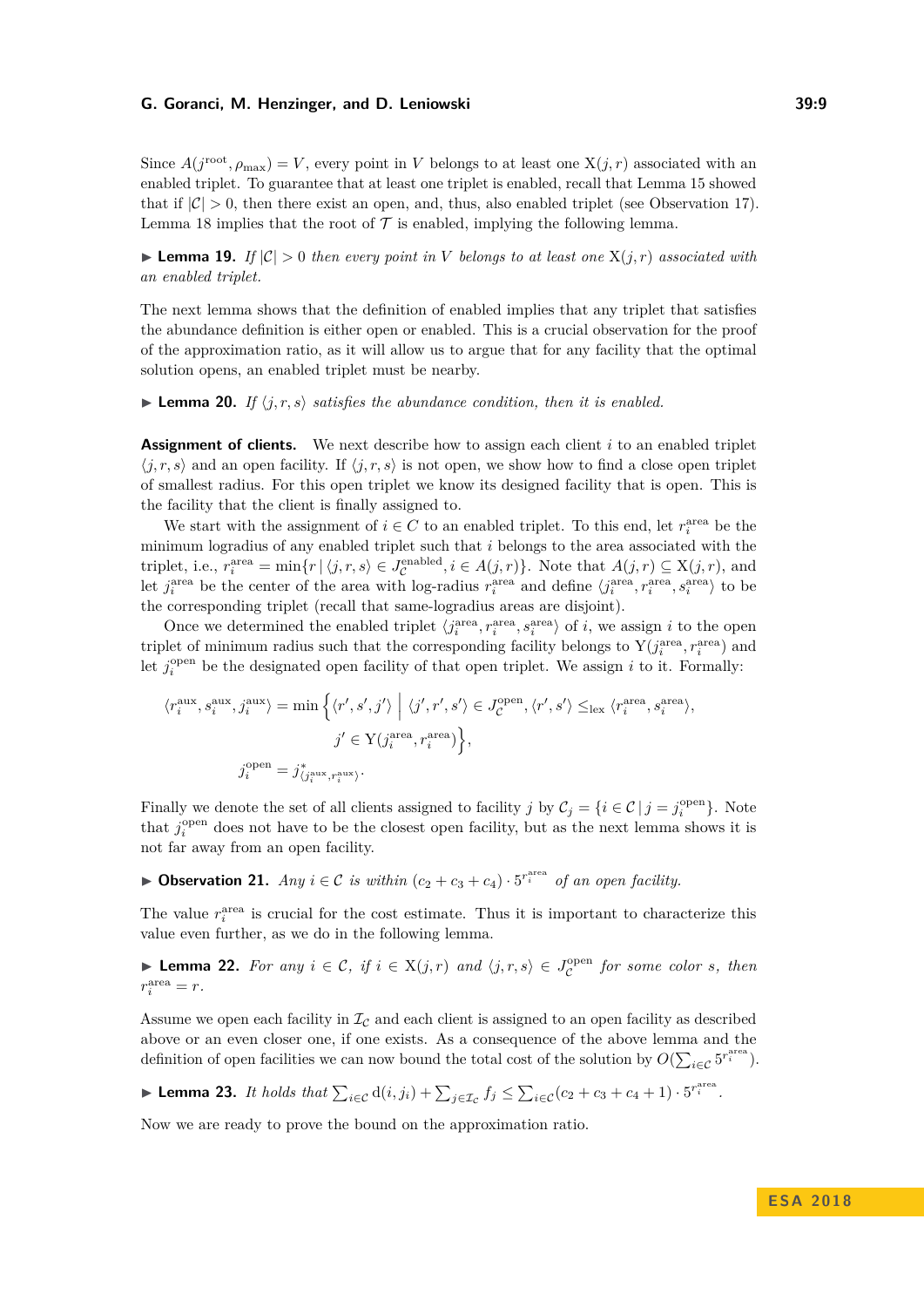#### **39:10 A Tree Structure For Dynamic Facility Location**

<span id="page-9-0"></span>**► Theorem 24.** For any subset  $C \subseteq V$  of clients, assign each client  $i \in C$  to the facility  $j_i^{\text{open}}$ . Then the cost of this solution is  $O(1) \cdot \text{OPT}$ , where OPT is the optimal solution for C.

**Proof.** Denote by  $\mathcal{I}^*$  an arbitrary optimal solution. For each  $i \in \mathcal{C}$  define  $j_i^*$  to be the facility *i* is connected to. Moreover, for each  $j \in J$  let  $C_j^*$  be the set of clients connected to *j*. Formally,  $j_i^* = \min\{j \in \mathcal{I}^* \mid d(i, j) = d(i, \mathcal{I}^*)\},\ C_j^* = \{i \in \mathcal{C} \mid j = j_i^*\}.$  Consider some  $j \in \mathcal{I}^*$ and let  $r \in [\rho_{\min}, \rho_{\max}]$  be the logradius such that

<span id="page-9-2"></span>
$$
5^{r-1} \cdot |\mathcal{C}_j^* \cap B(j, 5^{r-1})| < f_j \le 5^r \cdot |\mathcal{C}_j^* \cap B(j, 5^r)|. \tag{2}
$$

Note that *r* is well-defined as  $5^{\rho_{\max}} \cdot |\mathcal{C}^*_j \cap B(j, 5^{\rho_{\max}})| \ge f_{\max} \ge f_j$  by the definition of  $\rho_{\max}$  $\text{and } f_j \geq f_{\min} \geq 5^{\rho_{\min} + \log_5 n - 1} \geq 5^{\rho_{\min} - 1} \cdot |\mathcal{C}^*_j \cap B(j, 5^{\rho_{\min} - 1})|$  by the definition of  $\rho_{\min}$ .

To complete the proof we split  $\mathcal{C}_j^*$  into two sets,  $\mathcal{C}_j^{\text{lo}}$  and  $\mathcal{C}_j^{\text{hi}}$ , according to whether  $i \in B(j, 5^{r-1})$  or not, i.e.,  $d(i, j) \leq 5^{r-1}$  or  $d(i, j) > 5^{r-1}$  respectively, and show that

<span id="page-9-1"></span>
$$
\sum_{i \in C_j^{\text{loc}}} 5^{r_i^{\text{area}}} < 5 \cdot f_j, \text{ and} \tag{A}
$$

<span id="page-9-3"></span>
$$
\sum_{i \in \mathcal{C}_j^{\text{hi}}} 5^{r_i^{\text{area}}} \le \sum_{i \in \mathcal{C}_j^{\text{hi}}} 5 \cdot d(i, j). \tag{B}
$$

Before showing the above inequalities we first argue that they prove the bound on the approximation ratio. Note that every client belongs to  $\mathcal{C}_j^*$  for some  $j \in \mathcal{I}^*$ . Thus,

$$
\sum_{i \in \mathcal{C}} 5^{r_i^{\text{area}}} \le \sum_{j \in \mathcal{I}^*} 5 \cdot f_j + \sum_{i \in \mathcal{C}} 5 \cdot d(i, j) \le 5 \cdot \text{OPT}.
$$

Using Lemma [23](#page-8-0) we get that

$$
\sum_{i \in \mathcal{C}} d(i, j_i^{\text{open}}) + \sum_{j \in \mathcal{I}_{\mathcal{C}}} f_j \le \sum_{i \in \mathcal{C}} (c_2 + c_3 + c_4 + 1) \cdot 5^{r_i^{\text{area}}} \le 5(c_2 + c_3 + c_4 + 1) \cdot \text{OPT}.
$$

We first show [\(A\)](#page-9-1). Consider  $i \in C_j^{\text{lo}}$ , or equivalently,  $i \in B(j, 5^{r-1})$ . We claim that  $r_i^{\text{area}} \leq r$ . Indeed, if  $\langle j, r, s \rangle \in \Pi$  for some color *s*, then  $X(j, r) \supseteq A(j, r) \supseteq B(j, 5^r)$  along with [\(2\)](#page-9-2) give

$$
5^r \cdot |\mathcal{C} \cap X(j,r)| \ge 5^r \cdot |\mathcal{C}_j^* \cap B(j,5^r)| \ge f_j \ge f_{\langle j,r \rangle}^*,
$$

which in turn implies that  $\langle j, r, s \rangle$  satisfies the abundance condition and so it is enabled (Observation [20\)](#page-8-1). By definition of  $r_i^{\text{area}}$ , we get  $r_i^{\text{area}} \leq r$ . If  $\langle j, r, s \rangle \notin \Pi$  for any *s*, then by Lemma [6,](#page-5-0) there exists a triplet  $\langle j', r, s \rangle$  such that  $i \in A(j', r)$ . Because  $d(j', j) \leq$  $d(j', i) + d(i, j) \leq (c_2 + 1) \cdot 5^r$  we have that  $B(j, 5^r) \subseteq X(j', r)$ . This along with [\(2\)](#page-9-2) imply that

$$
5^r \cdot |\mathcal{C} \cap X(j',r)| \ge 5^r \cdot |\mathcal{C}_j^* \cap B(j,5^r)| \ge f_j \ge f_{\langle j',r \rangle}^*,
$$

where the last inequality follows by definition of  $f^*_{\langle j',r\rangle}$ . Similarly it follows that  $\langle j',r,s\rangle$  is enabled and  $r_i^{\text{area}} \leq r$ . Recalling that  $i \in B(j, 5^{r-1})$  we finally arrive at

$$
\sum_{i \in \mathcal{C}_j^{\text{lo}}} 5^{r_i^{\text{area}}} \le \sum_{i \in \mathcal{C}_j^{\text{lo}}} 5^r \le 5 \cdot 5^{r-1} \cdot |\mathcal{C}_j^* \cap B(j, 5^{r-1})| \le 5 \cdot f_j.
$$

We next show [\(B\)](#page-9-3). First, observe that for any ball  $B(j, 5^{r''})$ ,  $r'' \geq r$  with  $i \in B(j, 5^{r''})$ , one can prove similarly to the above that there exists an *enabled* triplet  $\langle j'', r'', s \rangle$  such that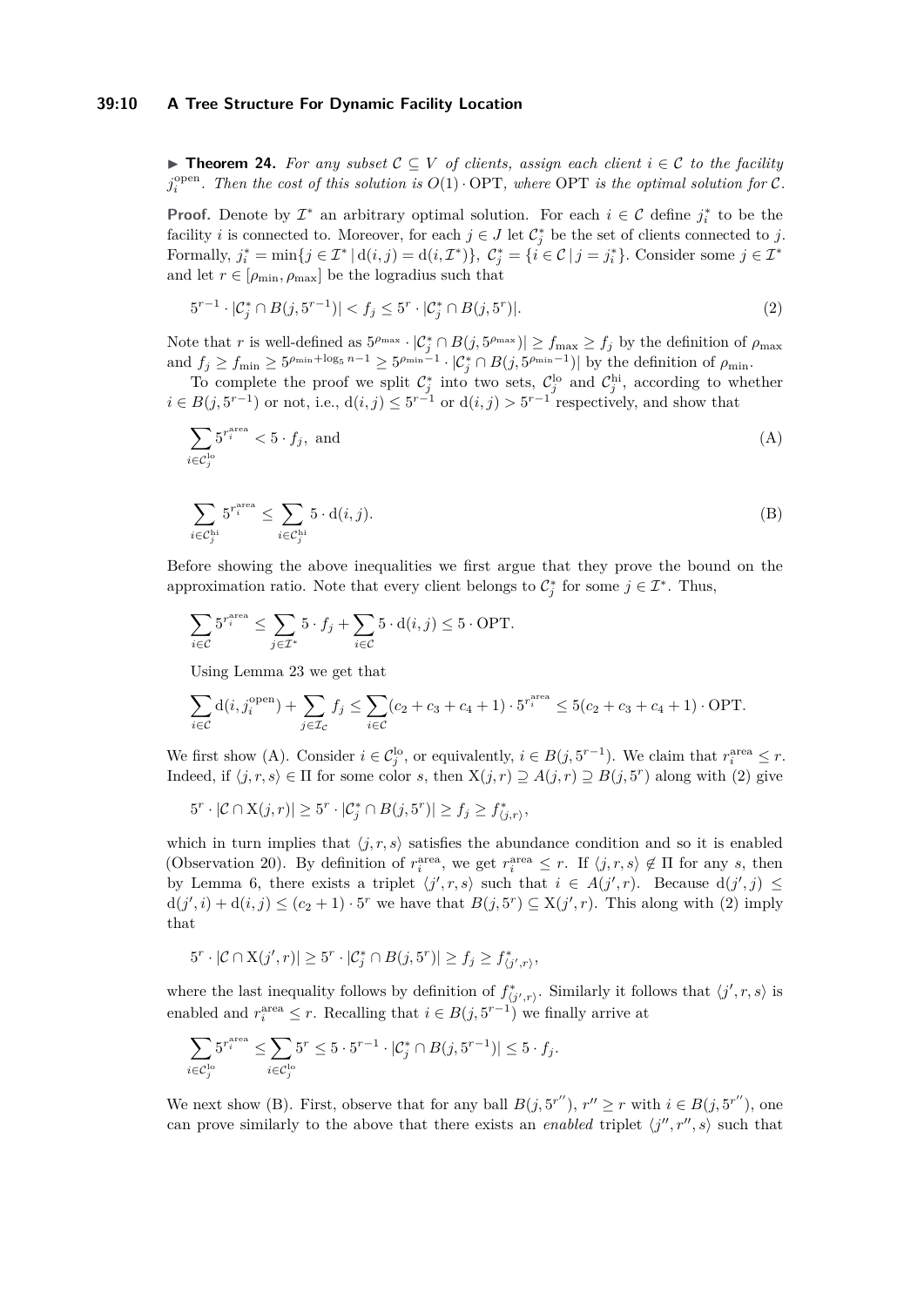*i* ∈ *A*(*j''*, *r''*). We have that  $d(j'', j) \le d(j'', i) + d(i, j) \le (c_2 + 1) \cdot 5^{r''}$ , thus  $X(j'', r'') \supseteq$  $B(j, 5^{r''}) \supseteq B(j, 5^r)$ . This, together with [\(2\)](#page-9-2) and  $f^*_{\langle j'',r'' \rangle} \leq f_j$  give the claim.

Now, consider  $i \in C_j^{\text{hi}}$ . Since  $d(i,j) > 5^{r-1}$ , we get that  $\lceil \log_5 d(i,j) \rceil \geq r$  and  $i \in$  $B(j, 5^{\lceil \log_5 d(i,j) \rceil})$ . By the discussion above, there exists an enabled triplet  $\langle j'', \lceil \log_5 d(i,j) \rceil, s$ such that  $X(j'', \lceil \log_5 d(i,j) \rceil) \supseteq B(j, 5^{\lceil \log_5 d(i,j) \rceil})$ , implying that  $r_i^{\text{area}} \leq \lceil \log_5 d(i,j) \rceil$  and so

$$
\sum_{i \in \mathcal{C}_j^{\text{hi}}} 5^{r_i^{\text{area}}} \le \sum_{i \in \mathcal{C}_j^{\text{hi}}} 5 \cdot d(i, j).
$$

## <span id="page-10-0"></span>**4 Data Structure**

In this section we devise a data structure for the dynamic metric facility location problem that supports insertions and deletions of clients as well as returning (a) the approximate cost of the optimal solution or (b) a set of open facilities that achieves this approximate cost. We achieve this by maintaining the minimum cost solution restricted to pairs in Π. By Theorem [24](#page-9-0) this is a *O*(1) approximation to the cost of the optimal solution.

From the preprocessing phase the algorithm is given the set  $\Pi$  of facility-radius-color triplets, as well as the laminar family of areas  $A$  with its dependency tree  $\mathcal T$  using the following representation. (1) A two-dimensional array of size  $(\rho_{\text{max}} - \rho_{\text{min}} + 1) \times (2^{5\kappa} + 1)$ , keeping for each logradius  $r \in [\rho_{\min}, \rho_{\max}]$  and color *s* a list of all the facilities of  $J_r$  that share the color  $s$ , and (2) the dependency tree  $\mathcal T$  in a tree data structure. Whenever we use the term *subtree*, *child*, or *descendant* in the following we refer to the dependency tree. (3) For each triplet  $v = \langle j, r, s \rangle \in \Pi$ , the list neighbors\_above $(v)$  of all triplets  $\langle j', r', s' \rangle$  such that (a)  $\langle r', s' \rangle >_{\text{lex}} \langle r, s \rangle$  and (b)  $j \in Y(j', r')$ . (4) For each triplet  $v = \langle j, r, s \rangle \in \Pi$ , the value  $f^*_{(j,r)}$ , which is the minimum opening cost among all facilities in  $X(j,r)$ . Using the algorithm in Subsection [4.1](#page-11-0) each list neighbors\_above and each value  $f^*_{\langle j,r\rangle}$  can be computed in time  $O(2^{O(\kappa)}\Delta)$ . Thus, the above data structure can be built in time  $O(|J| \cdot 2^{O(\kappa)}\Delta)$ .

The algorithm will maintain a dynamic data structure, which can be viewed as an *annotated dependency tree* that keeps for each node  $v = \langle j, r, s \rangle$  of T the following information:

- **1.** three bits  $O_x(v)$ ,  $E_x(v)$ ,  $A_x(v)$ , which indicate whether the triplet  $\langle j, r, s \rangle$  is open, enabled and fulfils the abundance condition, respectively,
- **2.** the number  $n_{area}(v)$  of current clients that belong to the area  $A(j, r)$ , i.e.,  $n_{area}(v)$  $|\mathcal{C} \cap A(i,r)|$ ,
- **3.** the number  $n_x(v)$  of current clients that belong to  $X(j, r)$ , i.e.,  $n_x(v) = |\mathcal{C} \cap X(j, r)|$ ,
- **4.** the number openbelow(*v*) of all open triplets  $\langle j', r', s' \rangle$  with  $\langle r', s' \rangle <sub>lex</sub> \langle r, s \rangle$  and their corresponding facilities falling within  $Y(j, r)$ , i.e.,

$$
\texttt{openbelow}(v) = \Big|\big\{\langle j', r', s' \rangle \in J_{\mathcal{C}}^{\text{open}} \big| \langle r', s' \rangle <_{\text{lex}} \langle r, s \rangle, j' \in \mathrm{Y}(j, r) \big\}\Big|,
$$

5. the number  $n_{\text{enblbelow}}(v)$  of current clients that belong to areas below that are enabled, i.e.,

$$
n_{\text{enblbelow}}(v) = \left| \mathcal{C} \cap \bigcup \{ \langle j', r', s' \rangle \in J_C^{\text{enbl}} \, \big| \, A(j', r') \subset A(j, r) \} \right|,
$$

- **6.** the value  $c(v) = \sum \{5^{r_i^{\text{area}}} | i \in C \cap A(j,r)\}$  (note that with the currently open facilities the cost accrued for the clients in  $A(j, r)$  is  $O(c(v))$ ,
- **7.** the value  $y(v)$ , which is the cost of the children of *v*, i.e.,  $y(v) = \sum_{u \text{ child of } v} c(u)$ .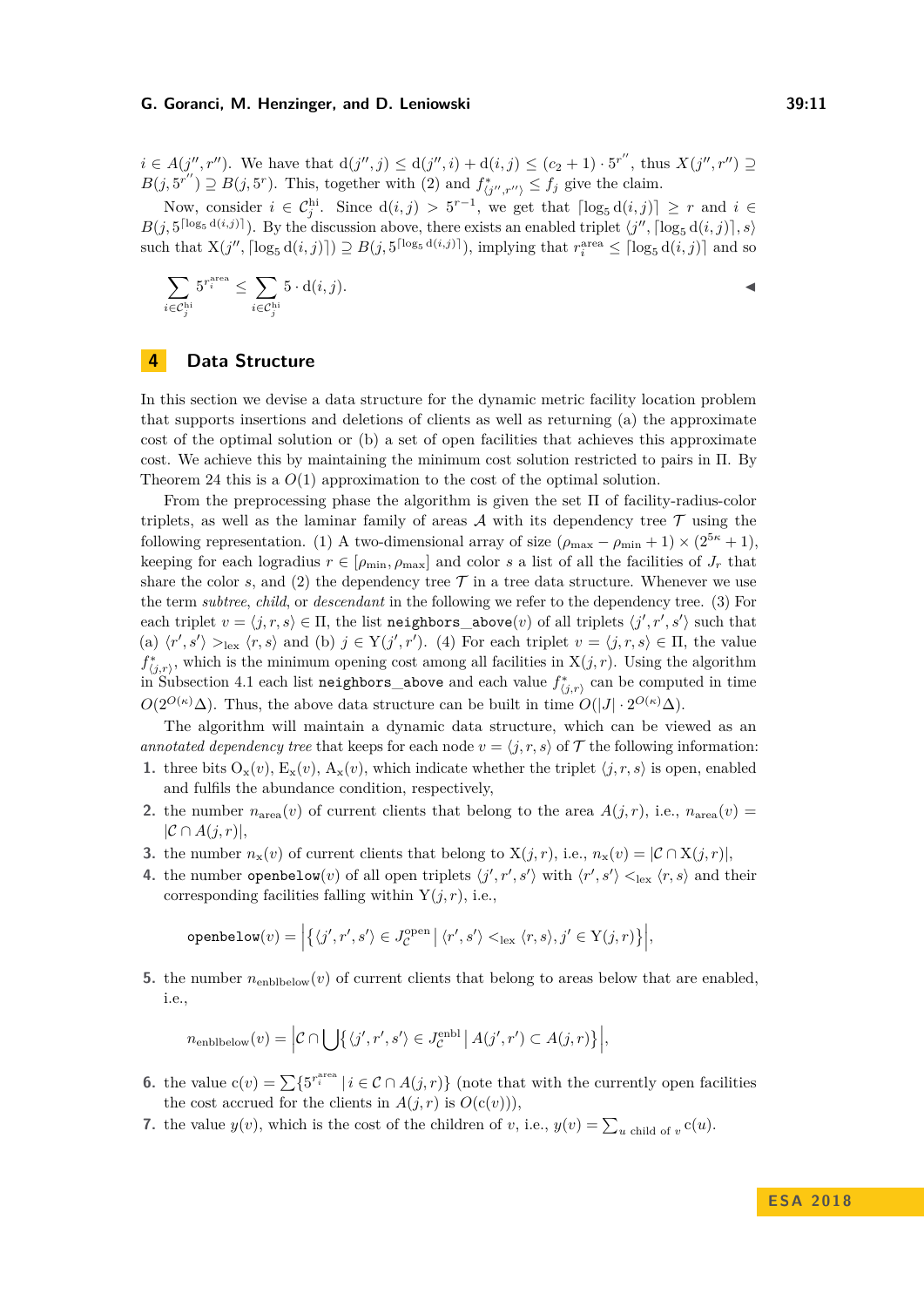#### **39:12 A Tree Structure For Dynamic Facility Location**

We next describe the usefulness of the information we keep. Points 1-2 are self-explanatory. Point 3 provides information to test the abundance condition, and thus update the bits in Point 1. Point 4 is useful when deciding whether we should open an area or not. Points 5-7 allow us to efficiently update the cost of the solution.

## <span id="page-11-0"></span>**4.1 Finding all balls containing a given point**

In this section we describe a crucial subroutine that we use repeatedly when handling updates. It is given the hierarchy data structure for  $\mathcal{T}$ , an arbitrary point  $p \in V$  and some constant  $c^*$  such that  $c^* \geq (5/4)c_1$  and returns all balls  $\langle j, r \rangle \in \Pi$  that are at distance at most  $c^* \cdot 5^r$ from *p*, i.e.,  $p \in B(j, c^* \cdot 5^r)$ . For  $r \in [\rho_{\max}, \rho_{\min}]$ , let  $S(r)$  denote the set of such balls.

The algorithm  $\text{FINDBALS}(p, c^*)$  performs a top-down traversal of the tree starting at its root  $\langle j, \rho_{\text{max}}\rangle$ . Note that by the definition of  $\rho_{\text{max}}$ , all points belong to  $B(j, c^* \cdot 5^{\rho_{\text{max}}})$ and  $S(\rho_{\text{max}}) = \{\langle j, \rho_{\text{max}}\rangle\}.$  For computing  $S(r)$ ,  $r = (\rho_{\text{max}} - 1)$ , it determines all children of the root to find the pairs  $\langle j', r \rangle$  such that the distance of *j*' and *p* is at most  $c^* \cdot 5^r$ . This step is repeated to compute the set  $S(\ell)$  for every level of the hierarchy, until we reach the bottom-most level. Finally, we let  $S := \bigcup \{ S(r) : r \in [\rho_{\min}, \rho_{\max}] \}$ . A detailed description of this procedure is deferred to the full version.

We next show that the algorithm correctly computes the set  $S(r)$ , for every log-radius r. Define children $(S(r)) = \bigcup_{\langle j,r \rangle \in S(r)}$ children $(j, r)$ .

**► Lemma 25.** For each logradius  $r \in [\rho_{\text{max}}, \rho_{\text{min}})$  assume  $S(r)$  is computed correctly. Then *it holds that*  $S(r-1) \subseteq$  children $(S(r))$ *.* 

**Proof.** Assume towards contradiction that there exists  $\langle j, r-1 \rangle \in S(r-1)$  such that  $d(j, p) \leq c^* \cdot 5^{r-1}$  but  $\langle j, r-1 \rangle \notin \text{children}(S(r))$ . Let  $\langle j', r \rangle$  be the parent of  $\langle j, r-1 \rangle$  in  $\mathcal{T}$ . By Lemma [2,](#page-4-2)  $d(j, j') \le c_1 \cdot 5^r$ .

Now, since  $S(r)$  is correct, it follows that  $\langle j', r \rangle \notin S(r)$ , and thus  $d(p, j') > c^* \cdot 5^r$ . However, by Lemma [2](#page-4-2) we get that  $p \in B(j, c^* \cdot 5^{r-1}) \subseteq B(j', c^* \cdot 5^r)$  and thus  $d(p, j') \leq c^* \cdot 5^r$ , which is a contradiction. Thus the lemma follows.  $\blacksquare$ 

Since  $c_X \geq (5/4)c_1$ , let  $c^* = c_X$ . We now argue about the running time of FINDBALLS $(p, c^*)$ . Note that for each logradius *r*, if  $p \in B(j, c^* \cdot 5^r)$ , then  $d(p, j) \leq c^* \cdot 5^r$ . By Lemma [3](#page-4-1) and the fact that  $c^* \leq 4c_1$  $c^* \leq 4c_1$  $c^* \leq 4c_1$  it follows that  $|S(r)| \leq 2^{3\kappa}$ . Additionally, by Lemma 4 each pair in  $S(r)$  has at most  $2^{4\kappa}$  children in  $\mathcal T$  and there are at most  $\Delta$  different radii. Thus the running time of the algorithm and the size of the output set *S* are both bounded by  $2^{7\kappa} \cdot \Delta$ .

▶ **Lemma 26.** *The running time of*  $\text{FINDBALLS}(p, c^*)$  *and the size of the output set S are both bounded by*  $2^{7\kappa} \cdot \Delta$ *.* 

Repeatedly applying the FINDBALLS subroutine and updating the tree hierarchy in a bottomup fashion, we can show that insertions and deletions of clients can be handled in  $O(2^{O(\kappa^2)})$ .  $\Delta^3 \cdot (\kappa^2 + \log \Delta)$  time. Additionally note that under client updates, the value of *n* will change, which in turn causes  $\rho_{\min}$  to either increase or decrease by one. This forces us to either add or delete a bottom-level in the hierarchy, which can be implemented in  $O((|J|+|C|) \cdot 2^{O(\kappa^2)} \cdot \Delta^3 \cdot (\kappa^2 + \log \Delta))$  time. Since such an update is required only after  $\Theta(n)$  operations, we get that the amortized time of our algorithm is still bounded by  $O(2^{O(\kappa^2)} \cdot \Delta^3 \cdot (\kappa^2 + \log \Delta))$ . By employing a standard global rebuilding technique we achieve a worst-case update time, thus proving our main result in Theorem [1.](#page-1-1) Details on implementing the above steps are deferred to the full version.